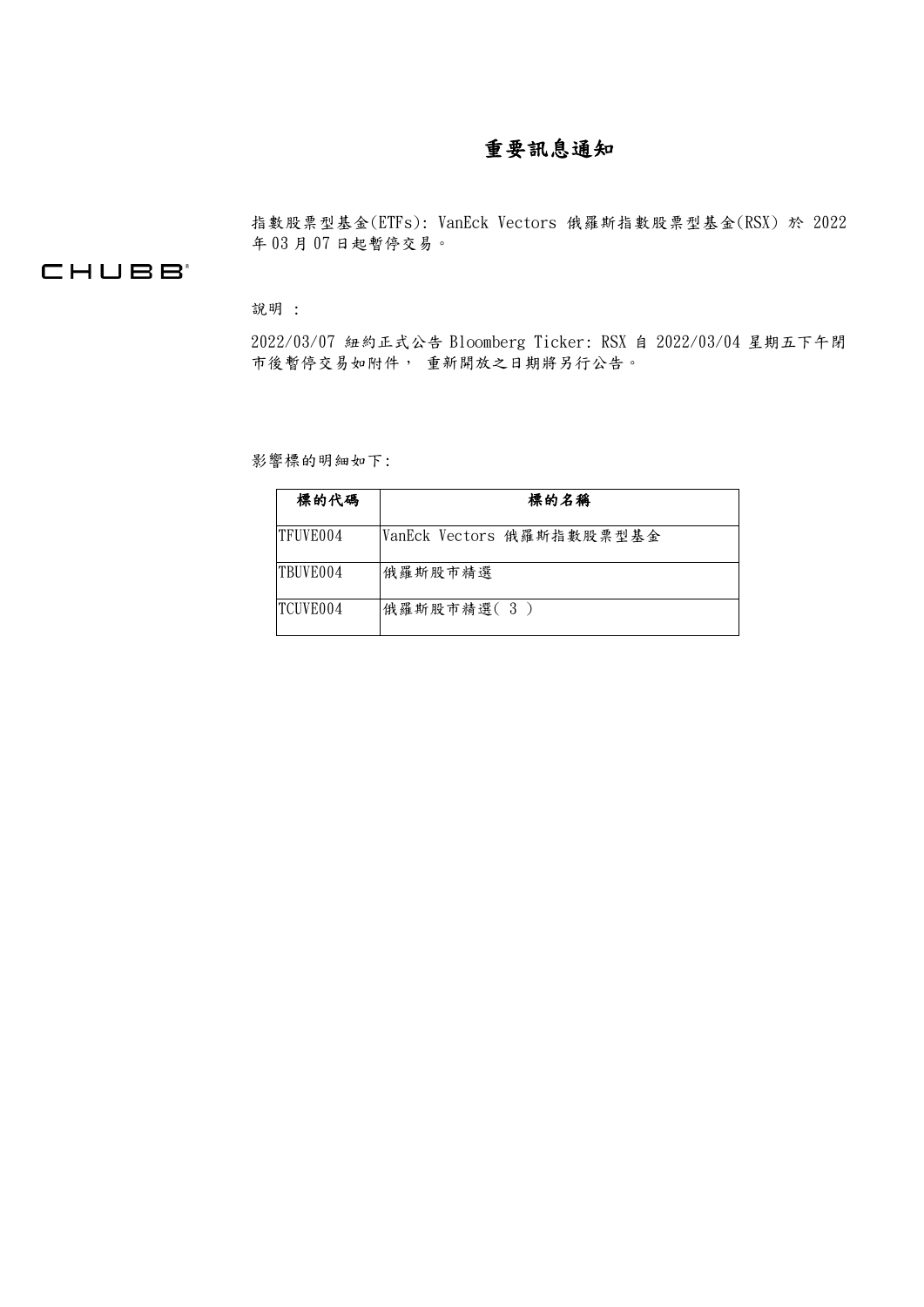

#### **Media Contacts:**

Chris Sullivan/Julia Stoll MacMillan Communications 212.473.4442 chris@macmillancom.com

### **TRADING OF VANECK'S RUSSIA ETFS (RSX AND RSXJ) HALTED**

New York, (March 7, 2022) – On Friday, March 4, at 4:20 pm ET, the Cboe BZX Exchange (Cboe) halted trading of the [VanEck Russia ETF \(Cboe: RSX\)](https://www.vaneck.com/us/en/investments/russia-etf-rsx/?utm_source=veg&utm_medium=pressrelease&utm_campaign=rsx-rsxj) and the [VanEck Russia Small-Cap ETF \(Cboe: RSXJ\).](https://www.vaneck.com/us/en/investments/russia-small-cap-etf-rsxj/?utm_source=veg&utm_medium=pressrelease&utm_campaign=rsx-rsxj)

### **About VanEck**

VanEck has a history of looking beyond the financial markets to identify trends that are likely to create impactful investment opportunities. We were one of the first U.S. asset managers to offer investors access to international markets. This set the tone for the firm's drive to identify asset classes and trends – including gold investing in 1968, emerging markets in 1993, and exchange traded funds in 2006 – that subsequently shaped the investment management industry.

Today, VanEck offers active and passive strategies with compelling exposures supported by well-designed investment processes. As of January 31, 2022, VanEck managed approximately \$78.6 billion in assets, including mutual funds, ETFs and institutional accounts. The firm's capabilities range from core investment opportunities to more specialized exposures to enhance portfolio diversification. Our actively managed strategies are fueled by in-depth, bottom-up research and security selection from portfolio managers with direct experience in the sectors and regions in which they invest. Investability, liquidity, diversity, and transparency are key to the experienced decision-making around market and index selection underlying VanEck's passive strategies.

Since our founding in 1955, putting our clients' interests first, in all market environments, has been at the heart of the firm's mission.